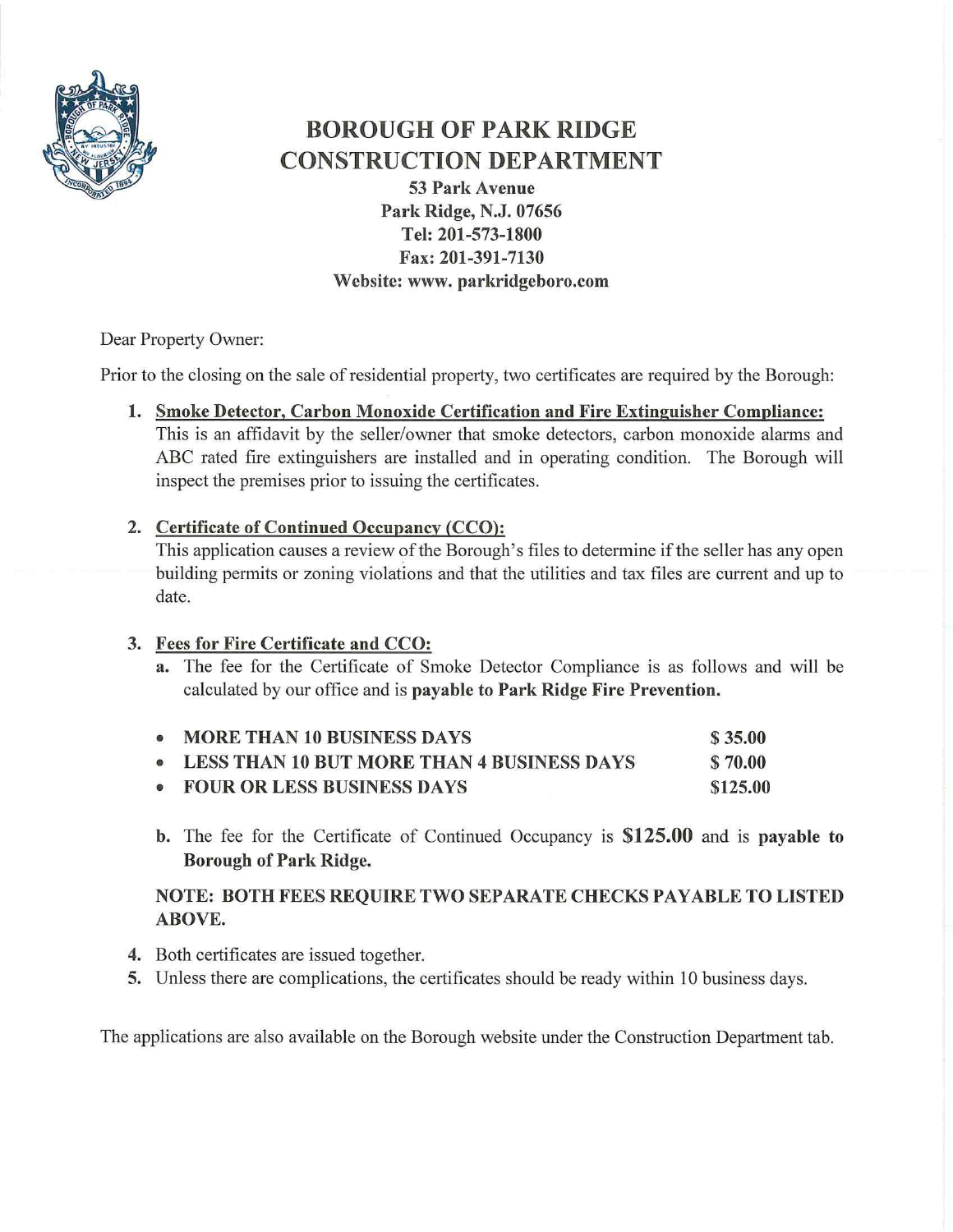

# BOROUGH OF PARK RIDGE CONSTRUCTION DEPARTMENT

53 Park Avenue Park Ridge, N.J. 07656 Tel: 201-573-1800 Fax: 201-391-7130 Website: www. parkridgeboro.com

# APPLICATION FOR CERTIFICATE OF CONTINUED OCCUPANCY RESALE OF RESIDENTIAL DWELLING

| <b>BLOCK:</b>                                                                  |                                                                                                                        |                        |                                                                                              |
|--------------------------------------------------------------------------------|------------------------------------------------------------------------------------------------------------------------|------------------------|----------------------------------------------------------------------------------------------|
|                                                                                |                                                                                                                        |                        |                                                                                              |
| Present Owner of Property:                                                     |                                                                                                                        |                        |                                                                                              |
|                                                                                |                                                                                                                        |                        |                                                                                              |
|                                                                                |                                                                                                                        |                        |                                                                                              |
| Name of Buyer: (Print)<br><u> </u>                                             |                                                                                                                        |                        |                                                                                              |
|                                                                                |                                                                                                                        |                        |                                                                                              |
|                                                                                |                                                                                                                        |                        |                                                                                              |
| <b>Closing Date:</b>                                                           | <u> 1986 - Johann Harry Barn, mars and de Branch and de Branch and de Branch and de Branch and de Branch and de Br</u> |                        |                                                                                              |
| Description of Dwelling: Single Family _______ Two-Family _______ Other ______ |                                                                                                                        |                        |                                                                                              |
| indicated above.                                                               |                                                                                                                        |                        | Application is hereby made for a Certificate of Continued Occupancy for the subject property |
|                                                                                |                                                                                                                        | <b>OFFICE USE ONLY</b> |                                                                                              |
|                                                                                |                                                                                                                        |                        | Date: __________                                                                             |
|                                                                                |                                                                                                                        |                        |                                                                                              |
|                                                                                |                                                                                                                        |                        |                                                                                              |
| <b>CCO</b> Number:                                                             |                                                                                                                        |                        |                                                                                              |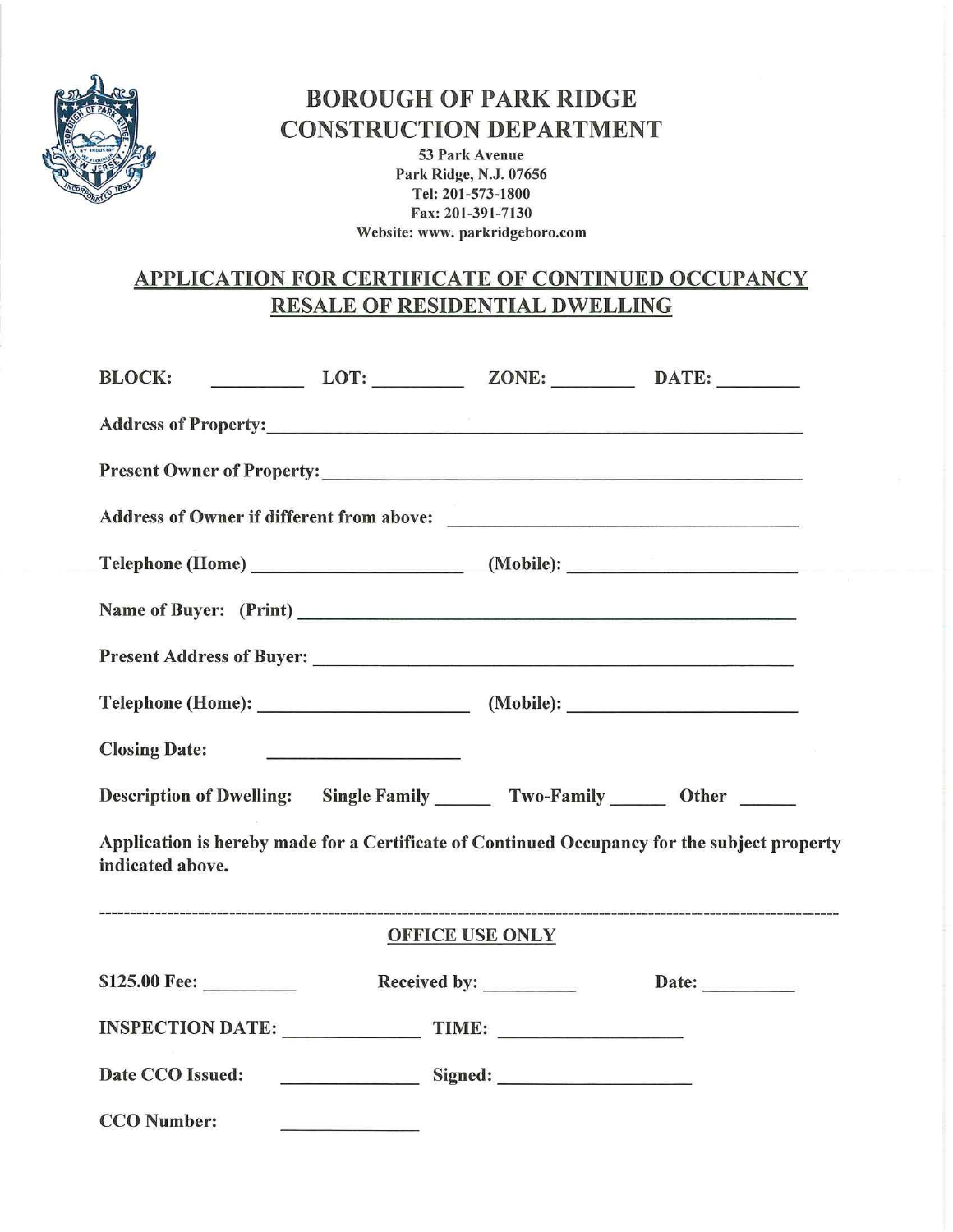

## **BOROUGH OF PARK RIDGE 55 PARK AVENUE PARK RIDGE, N.J. 07656**

FIRE PREVENTION BUREAU OFFICE OF THE FIRE OFFICIAL TEL. (201) 391-5547

### APPLICATION FOR ONE & TWO FAMILY DWELLING CERTIFICATION OF SMOKE DETECTOR, CARBON MONOXIDE ALARM & FIRE EXTINGUSIHER COMPLIANCE

**Dwelling Location** 

Lot:  $\qquad \qquad$ 

Street: Municipality: PARK RIDGE County: BERGEN

### NOTE: ALL BOXES MUST BE CHECKED IN ORDER FOR CERTIFICATION TO BE VALID

- $\Box$  Smoke detector on each level of the dwelling, including the basement excludes attic or crawl space
- $\Box$  Outside each sleeping area; and within ten (10) feet of bedroom

**Block:** 

- $\Box$  All smoke detectors are in working order
- □ One 5lb. ABC Dry Chemical Fire Extinguisher

A new law in New Jersey requires that all new or replacement smoke detectors must be powered by a sealed, non-removable battery with a minimum battery life of 10 years or hard-wired to the building.

An inspection shall be conducted by the owner or an authorized representative of the owner. The smoke detectors required above shall be located in accordance with NFPA 74; the carbon monoxide alarm(s) installed per NFPA-723. The detectors are not required to be interconnected. Battery powered detectors and alarms are acceptable.

Note: AC powered and/or interconnected alarms and smoke detectors installed in home constructed after January 1977 shall be maintained in working order. See diagrams attached for further information regarding installation.

NOTE: A check or money order made payable to "Park Ridge Fire Prevention" must accompany this form. Fees are based on the time between the date this form is submitted and the closing date.

| $\bullet$ | More than 10 business days               | \$35.00  |
|-----------|------------------------------------------|----------|
| $\bullet$ | Less than 10 but more than business days | \$70.00  |
| $\bullet$ | Four or less business days               | \$125.00 |

Once issued, a Certificate is not transferable, nor is a fee refundable. If the change of occupant does not occur within six months, a new application shall be required.

### **FOR OFFICE USE**

| <b>Date Received:</b>   | Check #                 | <b>Certification:</b>  | Accepted | Denied                     |
|-------------------------|-------------------------|------------------------|----------|----------------------------|
| <b>Inspection Date:</b> | <b>Certification #:</b> | Inspected/Approved by: |          | John Hansen, Fire Official |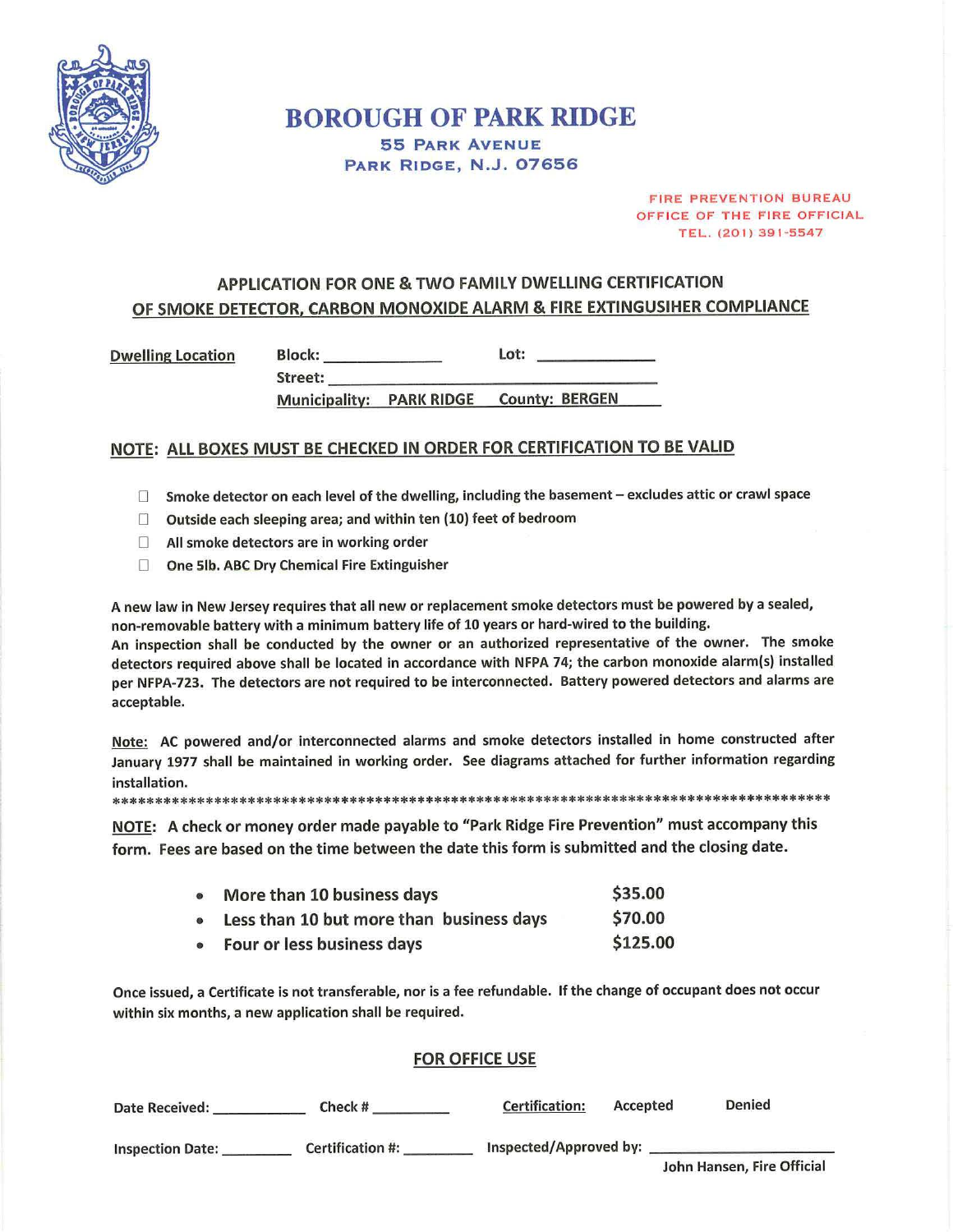### **CERTIFICATE OF CONTINUED OCCUPANCY CHECKLIST**

#### **NO VISIBLE SAFETY PROBLEMS**

\_Street numbers are visible on house with at least five (5) inches in height and three (3) inches in height at near/front of property line for houses set back from street.

\_All handrails/guardrails must be present the length of steps for any risers of four (4) or more and must be secure and in good condition, including the basement.

\_No open-ended wires not terminated in an electrical box.

\_All switch covers/existing working GFCI outlets on all kitchen counters and in all bathrooms.

\_The sump pump is NOT connected to the sewer. As per Chapter 81A, Sewers of the Code of the Borough of Park Ridge, there are no illicit connections to the Borough's sewer system, i.e. sump pump.

No broken or hazardous sidewalk or front stairs.

\_No illegal conversions made (i.e. One family to two-family)

\_Gate and Pool fences to be self-closing

#### **SMOKE DETECTORS/CO DETECTORS**

**\_Smoke:** Sealed, 10-year lithium battery type/ **CO Detector:** 10-year battery type or plug-in type

**\_\*Hard-wired systems must be fully functional\*** - cannot be replaced with battery only detectors

(Electricians test report needed for 110V or alarm company test report for low-voltage system)

#### **FIRE EXTINGUISHERS**

\_Shall be an approved, listed and labeled type with a minimum rating of 2-A:10-B:C and minimum five (5) pounds.

\_Brackets/Hangers from manufacturer must be used

\_Must be visible, at accessible location, free from being blocked by furniture/storage, and near exit or travel path to exterior.

Instructions on extinguisher must be clearly visible.

\_Fire extinguishers must be inspected and tagged annually if located in a common area.

| Owner/Agent |  |
|-------------|--|
|             |  |

**Inspector \_\_\_\_\_\_\_\_\_\_\_\_\_\_\_\_\_\_\_\_\_\_**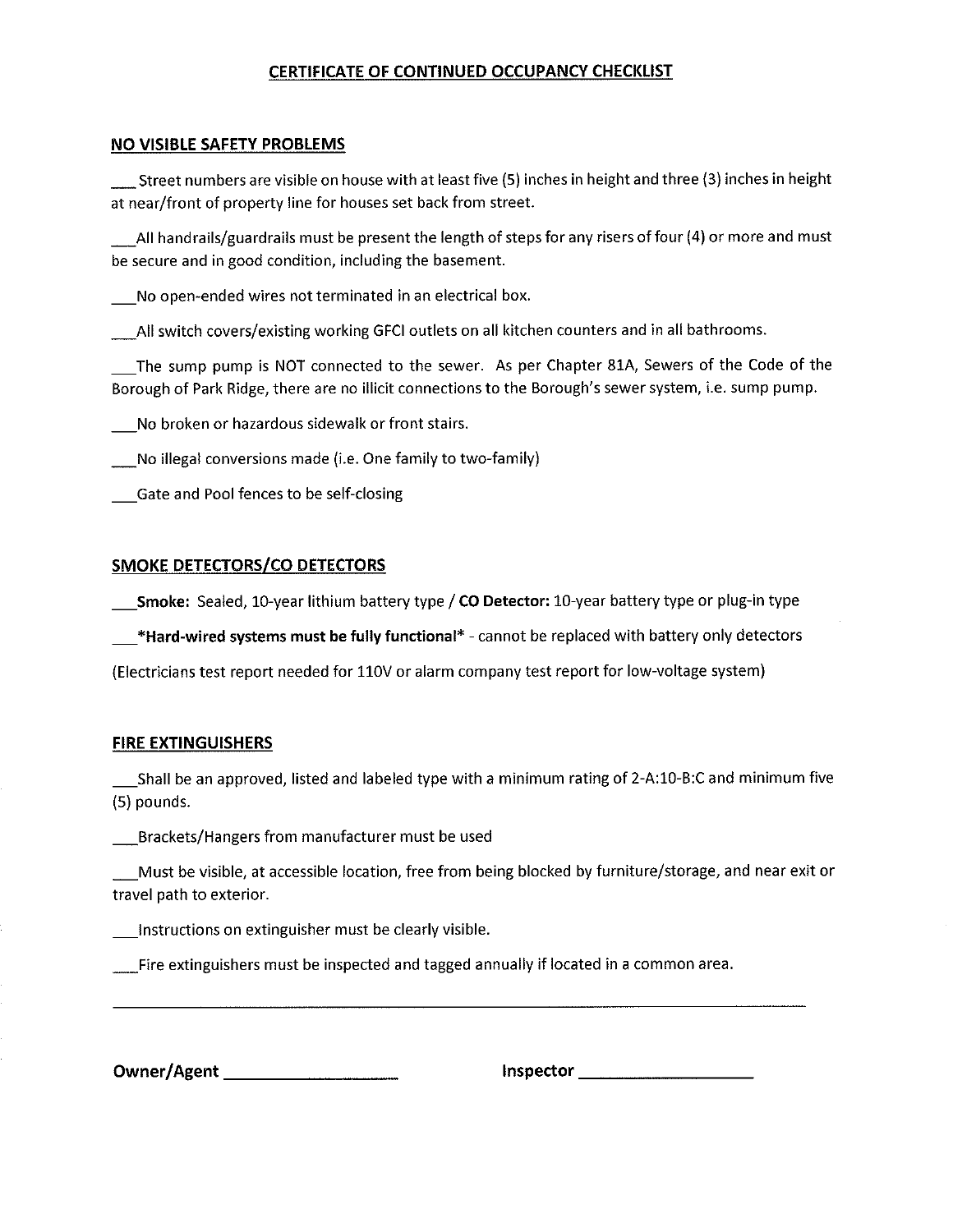# SMOKE/CO DETECTOR WORKSHEET

 $\hat{\mathcal{A}}$ 

| <b>OWNER:</b>        | DATE: |
|----------------------|-------|
| <b>ADDRESS:</b>      |       |
| <b>BLOCK/LOT:</b>    |       |
| <b>CLOSING DATE:</b> |       |

# SMOKE/CO DETECTOR:

| <b>FLOOR LEVEL:</b>        | DETECTOR TYPE:   | <b>LOCATION</b> | <b>OPERABLE</b> |
|----------------------------|------------------|-----------------|-----------------|
| 1.                         |                  |                 |                 |
| 2.                         |                  |                 |                 |
| 3.                         |                  |                 |                 |
| 4.                         |                  |                 |                 |
| <b>INSPECTION RESULTS:</b> | <b>PASS</b><br>€ | <b>FAIL</b>     |                 |

COMMENTS:

Inspector

 $\sim 10^{11}$  km s  $^{-1}$